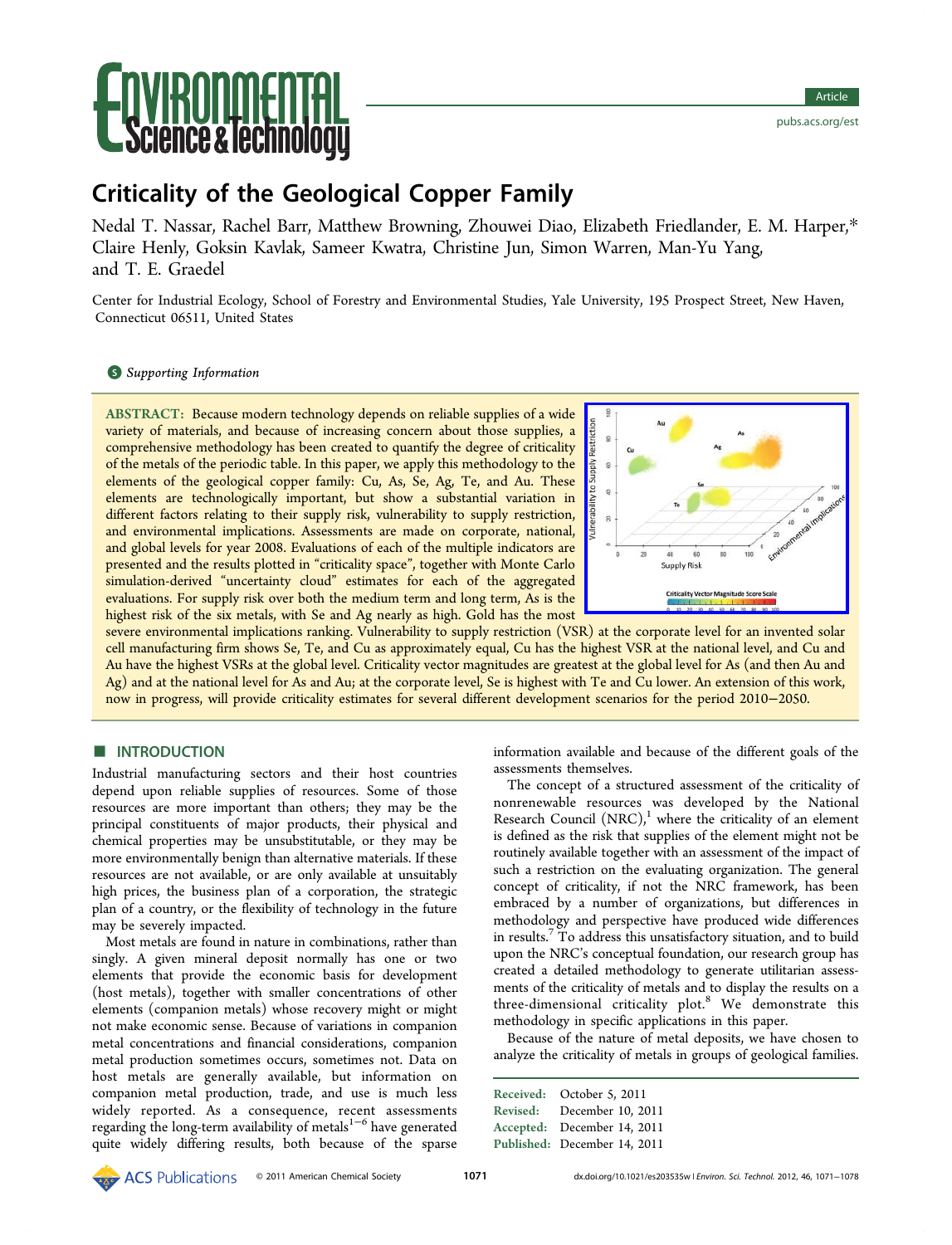In the present work, we assess the criticality of the copper family, which we define as consisting of six elements: the copper host and five companions, arsenic, selenium, silver, tellurium, and gold. We recognize that gold and silver are sometimes mined for themselves and sometimes occur as companions of metals other than copper and that trace amounts of additional metals are occasionally found in copper ores. Our family definition is thus a grouping of convenience rather than a precise reflection of geological exclusiveness.

The elements in the copper family are, of course, central to much of modern technology. Copper's widest use is to transport electricity, while gold and silver, in addition to their obvious uses as investment and jewelry metals, also play important roles in modern electronics. Selenium and tellurium are major constituents in thin-film solar cells, among other uses. Arsenic is an essential ingredient in high-speed computer chips, in the form of gallium arsenide. Restrictions to the availability of any of these elements would constrain a number of technological sectors, and an assessment of their criticality is therefore of significant interest.

#### ■ MATERIALS AND METHODS

The methodology for evaluating criticality is the subject of a companion paper,<sup>[8](#page-7-0)</sup> in which we describe aspects of the methodology that pertain to what we term "criticality space": supply risk (SR), environmental implications (EI), and vulnerability to supply restriction (VSR) and to corporate, national, and global organizational levels. (An index of acronyms is contained in the Supporting Information of ref [8](#page-7-0).) The application of this methodology to the specific example of the geological copper family is discussed below. The listed order of the elements in tables is that of their atomic numbers. All data and results refer to year 2008. A unique aspect of this approach is what we believe to be the first Monte Carlo uncertainty estimate for three-dimensional aggregated variables. For each component evaluation, each indicator was varied over its assigned uncertainty range for a sequence of 10 000 iterations, each iteration being plotted to form an "uncertainty cloud" in criticality space. This process is described in detail in the [Supporting Information.](#page-7-0)

The criticality analysis at the corporate level is specific to an individual firm, its product line, its corporate strategy, its financial details, and its ability to innovate. Rather than apply the methodology to an existing firm, a process that would inevitably involve the use of proprietary data, we have chosen to "invent" an exemplar firm to illustrate the application of our methodology as follows.

Solar Future, Inc. This moderate-sized firm's principal business is the manufacture and installation of CIGS (copper indium gallium selenide) and CdTe (cadmium telluride) thinfilm solar cells and is located in a developed country. Competitors have established technologies for alternative solar cell composition (amorphous and single-crystal silicon), so the business rests upon developing and deploying CIGS and CdTe technology. The values we designate for the VSR indicators of Solar Future, Inc. (other than those for substitution, which are not firm-dependent) are presented in the results with more details provided in the [Supporting](#page-7-0) [Information.](#page-7-0)

Actual firms may use the results from this artificial case study as a demonstration of the value of the methodology to their own particular circumstances.

For criticality at the national level, we demonstrate the utility of our approach by evaluating the United States. The United States has good copper family resources, a strong manufacturing heritage, and a relatively affluent population accustomed to technology's benefits.

The global level is addressed using the information and approaches described in ref [8.](#page-7-0)

The three components are themselves aggregates of several metrics each, as described in detail in ref [8](#page-7-0) and its Supporting Information. As pointed out in that discussion, metrics of several different types are thereby aggregated, a process that involves a certain degree of arbitrariness. Different users may make different choices in carrying out the evaluation; nonetheless, by openly providing comprehensive information regarding our methodology, we enable users to apply the methodology precisely as they find it suitable to their own unique needs.

Because of the many individual indicators that must be evaluated as part of the methodology, and the difficulty in specifying the values for many of them with precision, we explicitly estimate for each indicator a quantitative uncertainty. We include these uncertainty values in presenting the results. In particular, our final criticality evaluations carry with them an uncertainty in each of the three criticality dimensions that is calculated as detailed in ref [8](#page-7-0) and illustrated in the resulting diagrams.

Supply Risk for the Geological Copper Family Elements. SR consists of three components, geological, technological, and economic (GTE), social and regulatory (S&R), and geopolitical (GP). Each component, in turn, is comprised of indicators: depletion time (DT) and companion metal fraction (CF) for GTE, policy potential index (PPI) and human development index (HDI) for S&R, and worldwide governance indicators-political stability and absence of violence/terrorism (WGI-PV) and global supply concentration (GSC) for GP. The evaluation approach for each indicator is unique, but the result for each is transformed to a 0−100 (low to high SR) common scale. The ratings for the components and for the overall SR are generated by equally weighting the indicators, but unequal weighting is an option for the individual analyst (as discussed in more detail in the Supporting Information in ref [8\)](#page-7-0).

The details of this analysis for the copper family elements are largely described in the [Supporting Information](#page-7-0), but a few explanatory comments are appropriate here. The first relates to DT. Whereas some analysts have previously used only the geological stocks for this calculation (e.g., Morley and Eatherley<sup>[6](#page-7-0)</sup>), we assess also the in-use (above-ground) stocks, their in-use lifetimes, and their typical recycling rates. (This approach is expected to be particularly important for elements such as lead with short in-use lifetimes and high recycling rates.) A second remark is that we regard corporations and countries as more concerned with shorter term time horizons and global analysts with longer ones, so we utilize reserves for the geological stocks for the first case and reserve base for the second (in both cases with in-use recycling flows).

It is also important to note that the PPI, HDI, and WGI-PV scores are weighted by production. As described in ref [8,](#page-7-0) the production values used in weighting each country's contribution to the overall indicator score can relate to the metal's mining, smelting, or refining production for each of these indicators except PPI (because PPI is based explicitly on an evaluation of a jurisdiction's mining operation and potential).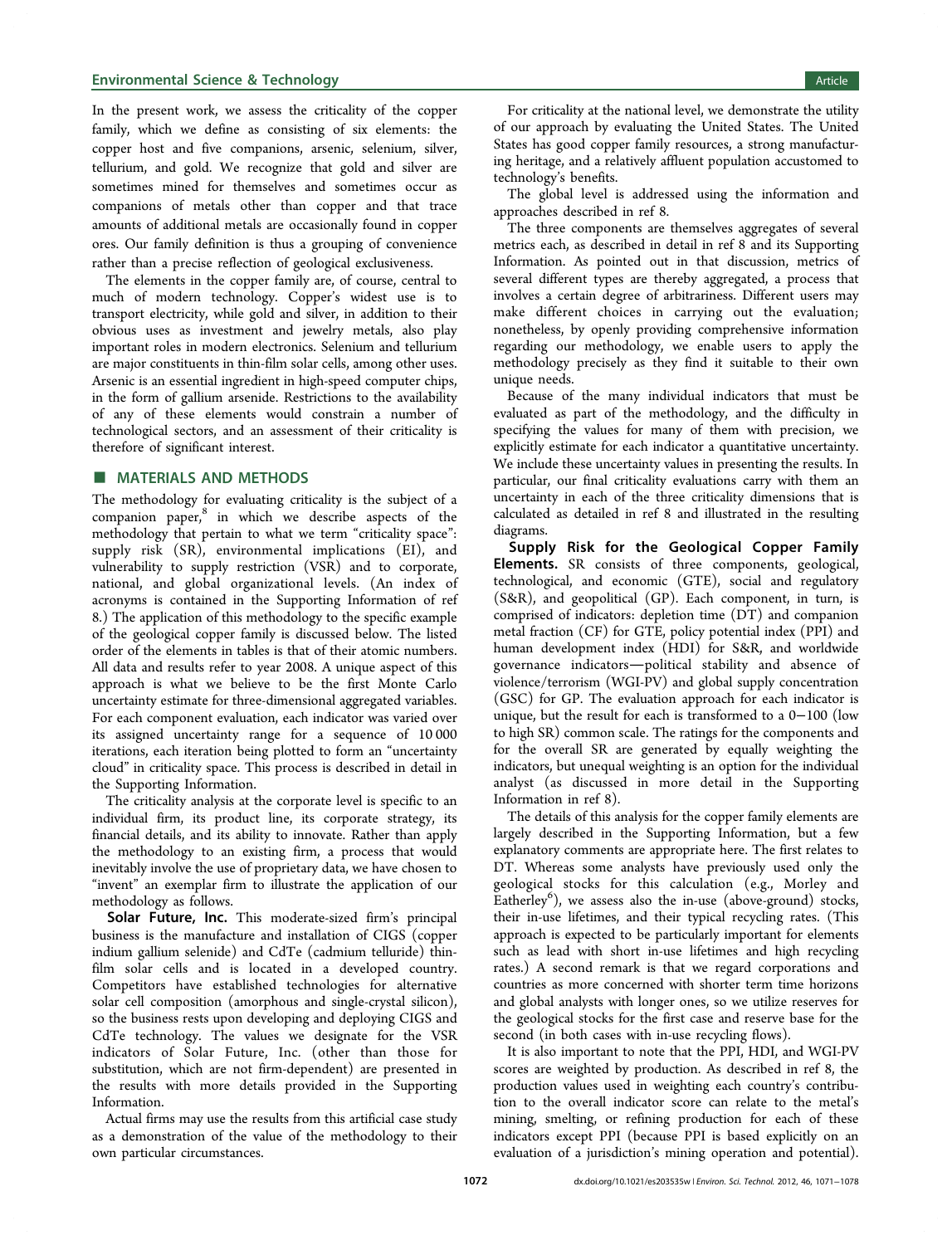### Environmental Science & Technology **Article** 3 and 3 and 3 and 3 and 3 and 3 and 3 and 3 and 3 and 4 and 4 and 4 and 4 and 4 and 4 and 4 and 4 and 4 and 4 and 4 and 4 and 4 and 4 and 4 and 4 and 4 and 4 and 4 and 4 and 4 a

|    | <b>Score Scale</b>                                                                                            |           |                                           |     |                 |         |           |                                 |                                                                   |                |         |                |                                                                         |                |                                  |                                                     |    |                                                              |           |                |    |                |                               |                |                                                                                |                                |    |                          |
|----|---------------------------------------------------------------------------------------------------------------|-----------|-------------------------------------------|-----|-----------------|---------|-----------|---------------------------------|-------------------------------------------------------------------|----------------|---------|----------------|-------------------------------------------------------------------------|----------------|----------------------------------|-----------------------------------------------------|----|--------------------------------------------------------------|-----------|----------------|----|----------------|-------------------------------|----------------|--------------------------------------------------------------------------------|--------------------------------|----|--------------------------|
|    | 10<br>20<br>30<br>40<br>50<br>60<br>70<br>80<br>90 100<br>0                                                   |           |                                           |     |                 |         |           |                                 |                                                                   |                |         |                |                                                                         |                |                                  |                                                     |    |                                                              |           |                |    |                |                               |                |                                                                                |                                |    |                          |
| А  | Geological, Technological, and Economic<br><b>Social and Regulatory</b><br>Geopolitical<br><b>Supply Risk</b> |           |                                           |     |                 |         |           |                                 |                                                                   |                |         |                |                                                                         |                |                                  |                                                     |    |                                                              |           |                |    |                |                               |                |                                                                                |                                |    |                          |
|    | <b>Element</b><br>$DT_M$<br>CF<br>DT <sub>L</sub><br><b>GTE</b><br>PPI                                        |           |                                           |     | S&R<br>HDI      |         |           |                                 | <b>WGI-PV</b><br><b>GSC</b>                                       |                |         | GP             |                                                                         | $SR_M$         |                                  | <b>SR<sub>M</sub></b><br>(alternative<br>weighting) |    | SR <sub>L</sub>                                              |           |                |    |                |                               |                |                                                                                |                                |    |                          |
|    |                                                                                                               | D         | U<br>56                                   | D   | U<br>8          |         | D         | U<br>$\mathbf{0}$               | D                                                                 | U<br>33        | D       | U<br>37        | D                                                                       | U<br>73        | D                                | U<br>56                                             | D  | U<br>48                                                      | D         | U<br>66        | D  | U<br>57        | D                             | U<br>50        | D                                                                              | U<br>42                        | D  | U<br>$\overline{4}$      |
|    | Cu                                                                                                            | 66        | 66<br>73                                  | 10  | 10<br>13        |         | $\bf{0}$  | $\bullet$<br>11                 | 38                                                                | 38<br>42       | 40      | 40<br>43       | 75                                                                      | 76<br>80       | 58                               | 58<br>61                                            | 51 | 52<br>56                                                     | 67        | 67<br>68       | 59 | 59<br>61       | 52                            | 52<br>54       | 45                                                                             | 45<br>48                       | 5  | $\overline{5}$<br>10     |
|    | As                                                                                                            | 93        | 90<br>93<br>95                            | 92  | 76<br>89<br>99  |         | 87        | 81<br>87<br>91                  | 93                                                                | 84<br>91<br>96 | 40      | 37<br>40<br>43 | 67                                                                      | 62<br>67<br>74 | 54                               | 51<br>54<br>57                                      | 65 | 59<br>65<br>71                                               | 78        | 76<br>78<br>80 | 72 | 68<br>71<br>75 | 73                            | 69<br>72<br>74 | 83                                                                             | 77<br>81<br>85                 | 90 | 81<br>88<br>93           |
|    | Se                                                                                                            | 83        | 82<br>85                                  | 100 | 100<br>100      |         | 45        | 39<br>53                        | 91                                                                | 91<br>92       | 40      | 37<br>40       | 86                                                                      | 78<br>83       | 63                               | 59<br>62                                            | 30 | 25<br>31                                                     | 72        | 68<br>69       | 51 | 47<br>50       | 69                            | 67<br>68       | 80                                                                             | 79<br>80                       | 73 | 70<br>76                 |
|    |                                                                                                               |           | 88<br>82                                  |     | 100<br>60       |         |           | 63<br>64                        |                                                                   | 94<br>73       |         | 43<br>44       |                                                                         | 88<br>70       |                                  | 65<br>59                                            |    | 38<br>55                                                     |           | 71<br>59       |    | 54<br>57       |                               | 70<br>64       |                                                                                | 81<br>69                       |    | 81<br>65                 |
|    | Ag                                                                                                            | 85        | 87<br>91<br>$\theta$                      | 71  | 71<br>84<br>100 |         | 70        | 73<br>80<br>$\bullet$           | 78                                                                | 79<br>86<br>50 | 48      | 48<br>53<br>37 | 75                                                                      | 74<br>78<br>74 | 61                               | 61<br>64<br>57                                      | 60 | 59<br>62<br>43                                               | 59        | 59<br>60<br>74 | 60 | 59<br>61<br>59 | 66                            | 66<br>69<br>56 | 72                                                                             | 73<br>77<br>53                 | 70 | 72<br>79<br>50           |
|    | Te                                                                                                            | $\bullet$ | $\circ$<br>$\bullet$                      | 100 | 100<br>100      |         | $\bf{0}$  | $\bullet$<br>$\bullet$          | 50                                                                | 50<br>50       | 40      | 40<br>43       | 81                                                                      | 80<br>86       | 60                               | 60<br>63                                            | 51 | 49<br>56                                                     | 74        | 74<br>75       | 63 | 62<br>65       | 58                            | 57<br>59       | 54                                                                             | 54<br>54                       | 50 | 50<br>50                 |
|    | Au                                                                                                            | ٥         | $\bullet$<br>$\bullet$<br>12 <sub>2</sub> | 12  | 9<br>12<br>15   |         | $\bullet$ | $\circ$<br>$\circ$<br>$\bullet$ | 6                                                                 | 5<br>6<br>12   | 49      | 46<br>49<br>53 | 69                                                                      | 66<br>69<br>72 | 59                               | 57<br>59<br>61                                      | 59 | 55<br>58<br>62                                               | 52        | 52<br>52<br>53 | 56 | 54<br>55<br>57 | 40                            | 39<br>40<br>42 | 23                                                                             | 22<br>23<br>27                 | 6  | 5<br>$6\phantom{.}$<br>8 |
|    |                                                                                                               |           |                                           | в   | Cu              | Element |           |                                 | <b>Human Health</b><br>(supply source-weighted<br>average points) | 6.33           |         |                | <b>Ecosystems</b><br>(supply source-weighted<br>average points)<br>0.02 |                |                                  |                                                     |    |                                                              | D<br>17   | EI             |    | U<br>12<br>17  |                               |                |                                                                                |                                |    |                          |
|    |                                                                                                               |           |                                           |     | As              |         |           |                                 |                                                                   | 235.48         |         |                |                                                                         |                | 0.83                             |                                                     |    | 23<br>41<br>47<br>48<br>53                                   |           |                |    |                |                               |                |                                                                                |                                |    |                          |
|    |                                                                                                               |           |                                           |     | Se              |         |           |                                 |                                                                   | 0.22           |         |                |                                                                         |                | 0.01                             |                                                     |    | п<br>$\overline{\mathbf{2}}$<br>$\overline{\mathbf{2}}$<br>3 |           |                |    |                |                               |                |                                                                                |                                |    |                          |
|    |                                                                                                               |           |                                           |     | Ag              |         |           |                                 |                                                                   | 52.50          |         |                |                                                                         |                | 0.78                             |                                                     |    | 30<br>35<br>35<br>40                                         |           |                |    |                |                               |                |                                                                                |                                |    |                          |
|    |                                                                                                               |           |                                           |     | Te              |         |           |                                 |                                                                   | 3.85           |         |                |                                                                         |                | 0.04                             |                                                     |    |                                                              | 14        |                |    | 10<br>14<br>18 |                               |                |                                                                                |                                |    |                          |
|    |                                                                                                               |           |                                           |     | Au              |         |           |                                 |                                                                   | 6,497.57       |         |                |                                                                         |                | 71.07                            |                                                     |    |                                                              | 76        |                |    | 68<br>75<br>84 |                               |                |                                                                                |                                |    |                          |
| lс |                                                                                                               |           |                                           |     | Importance      |         |           |                                 |                                                                   |                |         |                |                                                                         |                |                                  | <b>Substitutability</b>                             |    |                                                              |           |                |    |                | <b>Ability to</b><br>Innovate |                |                                                                                | <b>Vulnerability to Supply</b> |    |                          |
|    | Element                                                                                                       | RI        |                                           | PT  |                 |         | CS        |                                 | $\mathbf{I}$                                                      |                | SP      |                | SA                                                                      |                | SA<br>(Alternative<br>weighting) |                                                     | ER |                                                              | <b>PR</b> |                | S  |                | CI                            |                | <b>Restriction</b><br><b>VSRc</b><br><b>VSRc</b><br>(Alternative<br>weighting) |                                |    |                          |
|    |                                                                                                               | D         | U<br>75                                   | D   | U<br>25         | D       | U<br>25   | D                               | U<br>46                                                           | D              | U<br>75 | D              | U<br>41                                                                 |                | D                                | U<br>19                                             | D  | U<br>$\sqrt{5}$                                              | D         | U<br>17        | D  | U<br>36        | D                             | U<br>77        | D                                                                              | U<br>55                        | D  | U<br>23                  |
| Cu |                                                                                                               | 88        | 86                                        | 38  | 35              | 38      | 35        | 54                              | 53                                                                | 88             | 86      | 42             | 42                                                                      | 21             |                                  | 21                                                  | 7  | 8                                                            | 19        | 19             | 39 | 39             | 88                            | 86             | 60                                                                             | 59                             | 29 | 29                       |

Figure 1. continued

Se

Te

 $50\,$ 

 $\begin{array}{r} 25 \\ 35 \end{array}$ 

 $\overline{50}$ 

 $45<sup>°</sup>$ 

 $\begin{array}{r} 25 \\ 35 \end{array}$ 

 $50\,$ 

 $\frac{75}{86}$ 

 $\frac{46}{ }$ 

 $\begin{array}{c|c}\n\hline\n46 \\
\hline\n53\n\end{array}$ 

 $\begin{array}{c} \hline 77 \\ \hline 83 \end{array}$ 

 $\hat{\mathcal{A}}$ 

 $\begin{array}{c} \hline 55 \\ \hline 60 \end{array}$ 

 $\overline{21}$ 

78<br>79

 $\frac{100}{100}$ 

 $\begin{array}{r} 25 \\ 35 \end{array}$ 

 $\overline{2}$ 

 $\overline{\mathbf{3}}$ 

 $\frac{3}{3}$ 

 $\frac{15}{17}$ 

 $\overline{19}$ 

75<br>86

ä.

75<br>86

 $\bar{1}\bar{1}$ 

 $\overline{11}$ 

 $\bar{t}$  $\overline{7}$  $17^{\circ}$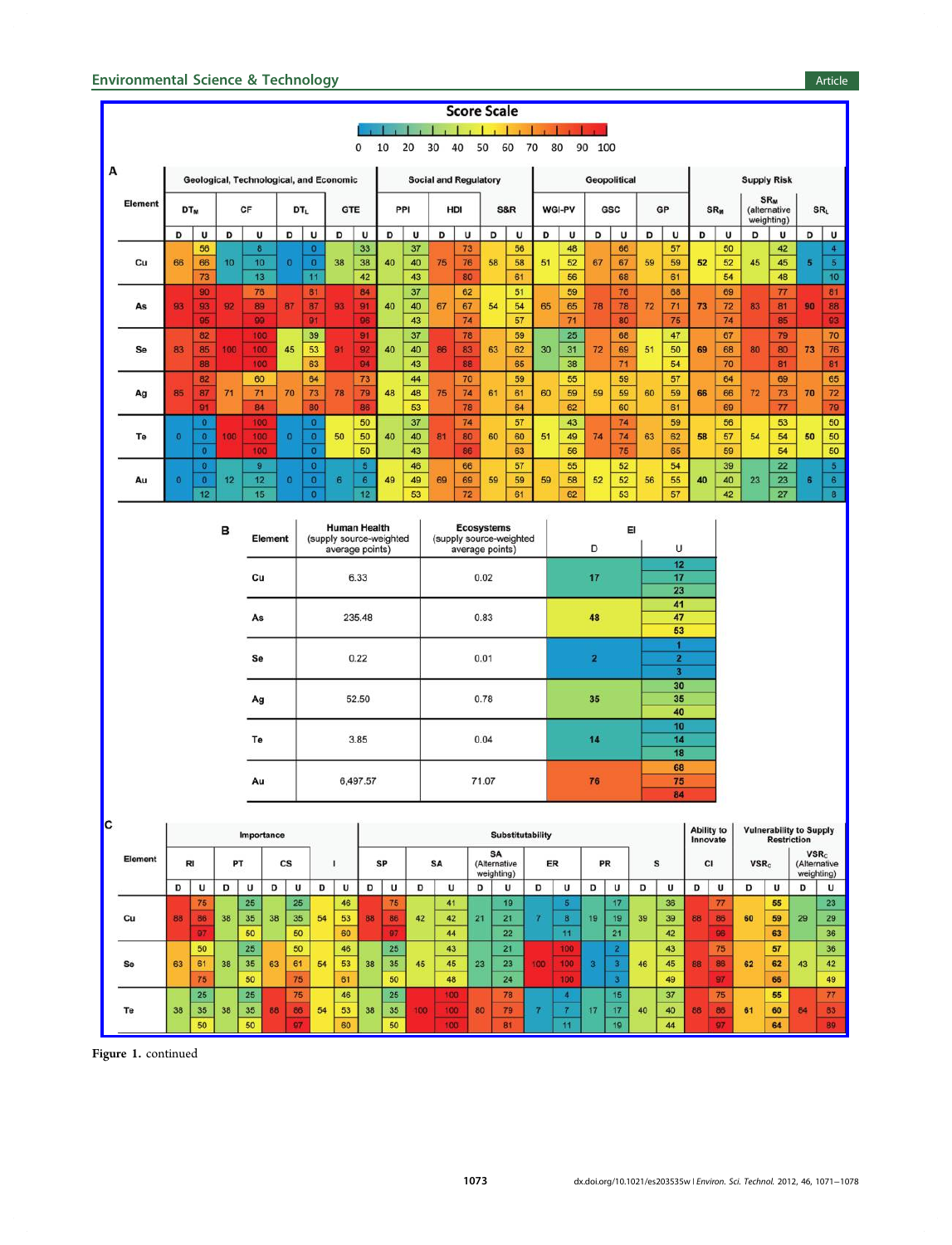#### **Environmental Science & Technology Article** Article 30 and 30 and 30 and 30 and 30 and 30 and 30 and 30 and 30 and 30 and 30 and 30 and 30 and 30 and 30 and 30 and 30 and 30 and 30 and 30 and 30 and 30 and 30 and 30 and 3

| D | Element                             | Importance             |                     |          |                |           |     |                         | <b>Substitutability</b> |    |    |                |                |                |                |                |    |                | <b>Susceptibility</b> |                                                      |    |                        |                   |                        | <b>Vulnerability</b><br>to Supply<br><b>Restriction</b> |  |  |
|---|-------------------------------------|------------------------|---------------------|----------|----------------|-----------|-----|-------------------------|-------------------------|----|----|----------------|----------------|----------------|----------------|----------------|----|----------------|-----------------------|------------------------------------------------------|----|------------------------|-------------------|------------------------|---------------------------------------------------------|--|--|
|   | <b>NE</b><br><b>PPU<sub>N</sub></b> |                        |                     |          | 1              |           | SP  |                         |                         | SA | ER |                |                | <b>IRR</b>     |                | S              | IR |                |                       | GII                                                  | SU |                        |                   | <b>VSR<sub>N</sub></b> |                                                         |  |  |
|   |                                     | D                      | U                   | D        | U              | D         | U   | D                       | U                       | D  | U  | D              | U              | D              | U              | D              | U  | D              | Ù                     | D                                                    | U  | D                      | U                 | D                      | U                                                       |  |  |
|   |                                     |                        | 83                  |          | 91             |           | 89  |                         | 63                      |    | 46 |                | 5              |                | 12             |                | 33 |                | 27                    |                                                      | 24 |                        | 27                |                        | 51                                                      |  |  |
|   | Cu                                  | 97                     | 97                  | 100      | 97             | 99        | 96  | 70                      | 68                      | 47 | 47 | $\overline{7}$ | 8              | 14             | 14             | 35             | 34 | 32             | 32                    | 29                                                   | 29 | 30                     | 30                | 54                     | 54                                                      |  |  |
|   |                                     |                        | 100                 |          | 100            |           | 100 |                         | 74                      |    | 49 |                | 11             |                | 17             |                | 36 |                | 37                    |                                                      | 34 |                        | 34                |                        | 55                                                      |  |  |
|   |                                     |                        | $\mathbf{0}$        |          | 70             |           | 35  |                         | 26                      |    | 69 |                | 13             |                | 17             |                | 34 |                | 74                    |                                                      | 24 | 64                     | 51                |                        | 43                                                      |  |  |
|   | As                                  | $\theta$               | $\bullet$           | 89       | 86             | 44        | 43  | 38                      | 36                      | 74 | 74 | 18             | 18             | 18             | 20             | 37             | 37 | 100            | 90                    | 29<br>29                                             |    |                        | 59                | 49                     | 46                                                      |  |  |
|   |                                     |                        | $\Omega$            |          | 98             |           | 49  |                         | 49                      |    | 82 |                | 24             |                | 25             |                | 41 |                | 99                    |                                                      | 34 |                        | 65                |                        | 49                                                      |  |  |
|   |                                     |                        | $\bullet$           |          | 36             |           | 18  |                         | 40                      |    | 74 |                | 80             |                | 100            |                | 71 |                | $\bullet$             |                                                      | 24 |                        | $12 \overline{ }$ |                        | 35                                                      |  |  |
|   | Se                                  | $\bullet$              | $\ddot{\mathbf{0}}$ | 45       | 45             | 23        | 23  | 47                      | 46                      | 76 | 76 | 93             | 90             | 100            | 109            | 79             | 78 | $\bullet$      | $\ddot{\mathbf{0}}$   | 29                                                   | 29 | 14                     | 14                | 39                     | 39                                                      |  |  |
|   |                                     |                        | $\theta$            |          | 57             |           | 29  |                         | 52                      |    | 78 |                | 99             |                | 100            |                | 86 |                | $\mathbf{O}$          |                                                      | 34 |                        | 17                |                        | 43                                                      |  |  |
|   |                                     | 18                     |                     | 73       |                | 47        |     | 39                      |                         | 43 |    | 50             |                | $\overline{9}$ |                | 37             |    | 59             |                       | 24                                                   |    | 43                     |                   | 46                     |                                                         |  |  |
|   | Ag                                  | 21                     | 21                  | 89       | 87             | 55        | 54  | 47                      | 45                      | 44 | 44 | 56             | 56             | 10             | 10             | 40             | 39 | 70             | 70                    | 29                                                   | 29 | 49                     | 49                | 48                     | 47                                                      |  |  |
|   |                                     |                        | 24                  |          | 98             |           | 60  |                         | 53                      |    | 46 |                | 60             |                | 13             |                | 41 |                | 83                    |                                                      | 34 |                        | 57                |                        | 49                                                      |  |  |
|   |                                     |                        | $\bullet$           |          | 19             |           | 10  |                         | 30                      |    | 74 |                | 13             |                | 28             |                | 38 |                | 67                    |                                                      | 24 |                        | 48                |                        | 33                                                      |  |  |
|   | Te                                  | $\bullet$              | $\bullet$           | 25       | 25             | 13        | 13  | 38                      | 36                      | 76 | 76 | 33             | 33             | 34             | 34             | 45             | 45 | 80             | 80                    | 29                                                   | 29 | 54                     | 54                | 37                     | 38                                                      |  |  |
|   |                                     |                        | $\bullet$           |          | 33             |           | 17  |                         | 44                      |    | 78 |                | 54             |                | 42             |                | 54 |                | 94                    |                                                      | 34 |                        | 62                |                        | 43                                                      |  |  |
|   |                                     |                        | 37                  |          | 73             |           | 57  |                         | 37                      |    | 72 |                | 19             |                | 100            |                | 58 |                | $\bullet$             |                                                      | 24 |                        | 12                |                        | 45                                                      |  |  |
|   | Au                                  | 43                     | 43                  | 89       | 87             | 66        | 65  | 44                      | 43                      | 74 | 74 | 23             | 23             | 100            | 100            | 60             | 60 | $\overline{0}$ | $\bullet$             | 29                                                   | 29 | 14                     | 14                | 47                     | 46                                                      |  |  |
|   |                                     |                        | 49                  |          | 98             |           | 71  |                         | 51                      |    | 77 |                | 28             |                | 100            |                | 62 |                | $\bf{0}$              |                                                      | 34 |                        | 17                |                        | 48                                                      |  |  |
| E |                                     | Importance             |                     |          |                |           |     | <b>Substitutability</b> |                         |    |    |                |                |                |                |                |    |                |                       | <b>Vulnerability to</b><br><b>Supply Restriction</b> |    |                        |                   |                        |                                                         |  |  |
|   | <b>Element</b>                      | <b>PPU<sub>G</sub></b> |                     |          |                | <b>SP</b> |     |                         |                         | SA |    |                |                | ER             |                |                |    | s              |                       |                                                      |    | <b>VSR<sub>G</sub></b> |                   |                        |                                                         |  |  |
|   |                                     | D                      |                     | U        |                | D         |     | U                       |                         | D  |    | U              |                |                | D              |                | U  |                |                       | U                                                    |    |                        | D                 |                        | U                                                       |  |  |
|   |                                     |                        |                     |          |                |           |     | 64                      |                         |    |    |                | 6              |                |                | $\sqrt{5}$     |    | D              |                       | 26                                                   |    |                        |                   |                        | 50                                                      |  |  |
|   |                                     |                        |                     | 65<br>78 |                | 70        |     |                         |                         | 6  |    |                | 6              |                | $\overline{7}$ |                |    |                |                       |                                                      |    |                        |                   |                        |                                                         |  |  |
|   | Cu                                  |                        | 78                  |          |                |           |     | 69                      |                         |    |    |                |                |                |                | $\overline{7}$ |    | 28             |                       | 27                                                   |    |                        | 53                |                        | 53                                                      |  |  |
|   |                                     |                        |                     |          | 92             |           |     | 74                      |                         |    |    |                | $\overline{7}$ |                |                | 10             |    |                |                       | 30                                                   |    |                        |                   |                        | 56                                                      |  |  |
|   |                                     |                        | 48<br>60<br>60      |          |                |           | 27  |                         |                         | 41 |    |                |                |                | 13             |                |    | 30             |                       |                                                      |    |                        | 42                |                        |                                                         |  |  |
|   | As                                  |                        |                     |          | 38             |           | 36  |                         | 51                      |    | 52 |                | 18             |                |                |                | 36 |                | 35                    |                                                      | 48 |                        |                   | 48                     |                                                         |  |  |
|   |                                     |                        |                     |          |                |           |     |                         |                         |    |    |                |                |                |                | 18             |    |                |                       |                                                      |    |                        |                   |                        | 56                                                      |  |  |
|   |                                     |                        |                     |          | 76             |           |     | 46                      |                         |    |    |                | 66             |                |                | 24             |    |                |                       | 41                                                   |    |                        |                   |                        |                                                         |  |  |
|   |                                     |                        |                     |          | $\mathbf{9}$   |           |     | 40                      |                         |    |    |                | 48             |                |                | 68             |    |                |                       | 53                                                   |    |                        |                   |                        | 32                                                      |  |  |
|   | Se                                  |                        | 12                  |          | 12             | 47        |     | 46                      |                         | 52 |    |                | 52             |                | 81             | 80             |    | 60             |                       | 59                                                   |    |                        | 36                |                        | 36                                                      |  |  |
|   |                                     |                        |                     |          | 15             |           |     | 53                      |                         |    |    |                | 55             |                |                | 86             |    |                |                       | 66                                                   |    |                        |                   |                        | 40                                                      |  |  |
|   |                                     |                        |                     |          | 50             |           |     | 36                      |                         |    |    |                | 14             |                |                | 46             |    |                |                       | 34                                                   |    |                        |                   |                        | 46                                                      |  |  |
|   |                                     |                        |                     |          | 60             |           |     |                         |                         |    |    |                |                |                |                |                |    |                |                       | 36                                                   |    |                        |                   |                        |                                                         |  |  |
|   | Ag                                  |                        | 60                  |          | 72             | 44        |     | 41<br>48                |                         | 16 |    |                | 16<br>19       |                | 52             | 52<br>56       |    | 37             |                       | 39                                                   |    |                        | 49                |                        | 49<br>52                                                |  |  |
|   |                                     |                        |                     |          |                |           |     |                         |                         |    |    |                |                |                |                |                |    |                |                       |                                                      |    |                        |                   |                        |                                                         |  |  |
|   |                                     |                        |                     |          | $\overline{7}$ |           |     | 29                      |                         |    |    |                | 57             |                |                | 8              |    |                |                       | 35                                                   |    |                        |                   |                        | 22                                                      |  |  |
|   | Te                                  |                        | 8                   |          | 8              | 35        |     | 36                      |                         | 58 |    |                | 63             |                | 29             | 31             |    | 44             |                       | 44                                                   |    |                        | 26                |                        | 26                                                      |  |  |
|   |                                     |                        |                     |          | 10             |           |     | 44                      |                         |    |    |                | 69             |                |                | 55             |    |                |                       | 52                                                   |    |                        |                   |                        | 30                                                      |  |  |
|   |                                     |                        |                     |          | 50             |           |     | 31                      |                         |    |    |                | 73             |                |                | 19             |    |                |                       | 43                                                   |    |                        |                   |                        | 50                                                      |  |  |
|   | Au                                  |                        | 60                  |          | 60<br>72       | 40        |     | 39<br>48                |                         | 77 |    |                | 78<br>84       |                | 23             | 23<br>28       |    | 47             |                       | 47<br>51                                             |    |                        | 54                |                        | 54<br>58                                                |  |  |

<span id="page-3-0"></span>Figure 1. Resulting criticality assessment values for indicators, components, and axes of the geological copper family of elements. The abbreviations are as follows:  $DT_M$  = depletion time, medium-term perspective;  $CF =$  companion metal fraction; PPI = policy potential index; HDI = human development index; WGI-PV = worldwide governance indicators—political stability and absence of violence/terrorism; GSC = global supply concentration, SR<sub>M</sub> = supply risk, medium-term perspective;  $DT_L$  = depletion time, long-term perspective; SR<sub>L</sub> = supply risk, long-term perspective;  $EI$  = environmental implications;  $RI$  = percentage of revenue impacted;  $PT$  = ability to pass through cost increases;  $CS$  = importance to corporate strategy; SP = substitute performance; SA = substitute availability; ER = environmental impact ratio; PR = price ratio; AI = ability to innovate; VSR<sub>C</sub> = vulnerability to supply restriction, corporate; NE = national economic importance;  $PPU_N$  = percentage of population utilizing, national; IRR = net import reliance ratio; IR = net import reliance; GII = global innovation index; VSR<sub>N</sub> = vulnerability to supply restriction, national; PPU<sub>G</sub> = percentage of population utilizing, global; VSR<sub>G</sub> = vulnerability to supply restriction, global. For each indicator, component, and axis score, four values are provided per element. Under the column labeled "D", the default values are provided; these values are obtained when all of the stated assumptions are utilized. Under the column labeled "U", three values from the uncertainty analysis are provided per indicator for each element: the 5th percentile, the median, and the 95th percentile in that order from top to bottom. Note that values reported for all indicators are based on the appropriately weighted and scaled "transformed" scores (see ref [8](#page-7-0) for details). More information regarding the assumptions and uncertainty analysis is provided in the [Supporting Information.](#page-7-0) Note that  $DT_M$  (along with CF) was used to calculate GTE. Values are reported to the nearest whole number and colored according to the color ramp shown at the top of the figure.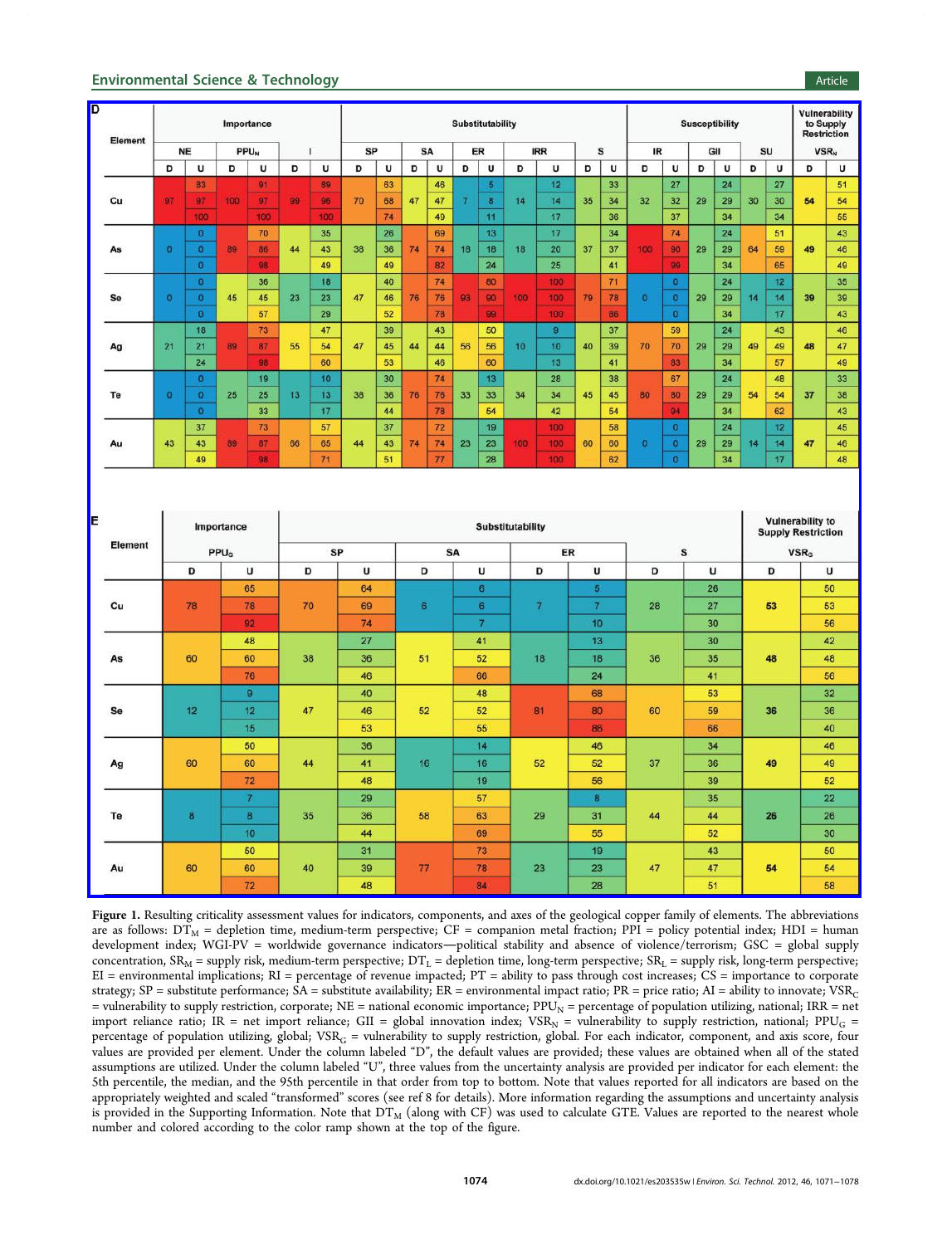#### **Environmental Science & Technology Article** Article 30 and 30 and 30 and 30 and 30 and 30 and 30 and 30 and 30 and 30 and 30 and 30 and 30 and 30 and 30 and 30 and 30 and 30 and 30 and 30 and 30 and 30 and 30 and 30 and 3

The production process step that yields that highest risk score, indicating the part of the supply chain that is the riskiest, is utilized in the overall assessment. This comparison between the different production weightings is done independently for each factor. A metal can, for example, has the HDI indicator weighted by its smelting production values and its WGI-PV indicator weighted by its mining production values. For companion metals that have only refining (or smelting) production data, the PPI score of the host metal is used instead.

Environmental Implications for the Geological Copper Family Elements. Metals frequently carry a significant environmental impact as a result of their toxicity, the use of energy and water in processing, or emissions to air, water, or land. We designate an additional axis on the criticality diagram, EI, to depict the environmental effects of the various metals, thus moving the criticality evaluation from a matrix to a criticality space. EI is determined using inventory data from the ecoinvent life cycle inventory database, version  $2.2$ , and the ReCiPe end point impact method (with the "world" normalization and "hierarchist" perspective weighting), version  $1.05$ ,  $^{10}$  $^{10}$  $^{10}$ using both primary and secondary resource flows and a functional unit of 1 kg. This provides a single score for a cradleto-gate (from the unmined ore to the manufacturing front gate) environmental impact assessment on a per unit of mass (kilogram) basis, which is then transformed to a 0−100 (low to high EI) common scale. (A cradle-to-grave assessment might be preferable, but data to enable that analysis are not available, as discussed in the Supporting Information of ref [8](#page-7-0).)

Vulnerability to Supply Restriction. As outlined below, VSR consists of a number of components that vary depending on the organizational level (i.e., corporate, national, and global) that is being evaluated.

- Global level: importance (I) and substitutability (S).
- National level: importance (I), substitutability (S), and susceptibility (SU).
- Corporate level: importance (I), substitutability (S), and ability to innovate (AI).

Each component, in turn, is comprised of indicators that are described in detail in ref [8](#page-7-0). At the global level, I is comprised solely of the percentage of population utilizing (PPU) and S is comprised of the substitute performance (SP), substitute availability (SA), and environmental impact ratio (ER). At the national level, I is comprised of national economic importance (NE) and PPU, S is comprised of SP, SA, ER, and the net import reliance ratio (IRR), and SU is comprised of net import reliance (IR) and the global innovation index (GII). At the corporate level, I is comprised of the percentage of revenue impacted (RI), ability to pass through cost increases (PT), and importance to corporate strategy (CS), S is comprised of SP, SA, ER, and the price ratio (PR), and AI is comprised of corporate innovation (CI).

As with SR, the evaluation approach for each indicator is unique, but the result for each is transformed to a 0−100 (low to high VSR) common scale. The ratings for the components and for the overall VSR are generated by equally weighting each component and each indicator within a component, but unequal weighting is an option for the individual analyst.

The details of the VSR analysis for the copper family elements are largely described in the [Supporting Information](#page-7-0), but a few explanatory comments are appropriate here. To evaluate S, the VSR analysis requires that the principal end uses and the end-use breakdown as a function of the total use of the

target metals be identified (see the [Supporting Information\)](#page-7-0). For each of these end uses the most suitable substitute material is determined and is termed the primary substitute. It is important to note that SA is determined by calculating SR for each of the primary substitutes, and these are again detailed in the [Supporting Information.](#page-7-0)

#### ■ RESULTS AND DISCUSSION

The results of our analysis for each of the individual metrics at the different organizational levels are shown in Figure [1](#page-3-0). For each metric four values are provided. Under the column labeled "D" is the default value, which is the result obtained when all the assumptions outlined in the [Supporting Information](#page-7-0) are adopted. Under the column labeled "U", three values from the uncertainty analysis are provided: the 5th percentile, the median, and the 95th percentile, respectively. The supply risk indicators and components comprise Figure [1A](#page-3-0); recall that SR results are identical for corporate, national, and global assessments. Examine initially the row for copper, where a subscript "M" refers to the medium term and "L" refers to the long term for indicators for which a temporal distinction is necessary, all on a 0−100 scale. The HDI is the highest at 75, GSC is 67, and  $DT_M$  is 66; all others are moderate to low. Applying equal weighting produces an  $SR<sub>M</sub>$  for copper of 52. The next column set provides the supply risk score when the GTE score is weighted as 2/3 of the overall score and the S&R and GP components are each given 1/6 weighting (see discussion below). Using this alternative weighting yields a medium supply risk score of 45 for copper. The final column set refers to the SR for the long-term perspective and incorporates only the  $DT<sub>L</sub>$  and CF indicators, weighted equally. With very low values for both CF and  $DT_{L}$ , the resulting  $SR_{L}$ values for copper are also very low.

Arsenic presents a different picture. Almost all of its indicators are high to very high, giving arsenic very high SR. Selenium and silver are nearly as high. Gold is lowest. The longterm rankings show greater variability than the medium-term rankings-some quite high (arsenic, selenium, and silver), some quite low (gold and copper).

The environmental implications evaluations appear in Figure [1](#page-3-0)B; as with SR, they are independent of the organizational level. They range from very low (selenium) to very high (gold).

Vulnerability to supply restriction at the corporate level is shown in Figure [1C](#page-3-0). Because Solar Future, Inc. does not employ silver, gold, or arsenic in its products, those elements do not appear. Under the current set of assumptions regarding Solar Future, Inc., copper, selenium, and tellurium have nearly identical VSR scores. The indicators contributing to these overall rankings are quite different, however. Copper is quite high for RI and SP but moderate to low for all other indicators, while tellurium is quite high for CS and SA and low for all other indicators. Solar Future, Inc.'s AI is assumed to be constant across the elements.

At the national (United States) level (Figure [1D](#page-3-0)), the VSR results range from 37 (tellurium) to 54 (copper). The indicators contributing to these overall rankings are also quite different. The value of NE for copper is quite high but low to very low for the other elements, for example, while IR is much higher for arsenic than for the others.

At the global level (Figure [1](#page-3-0)E), VSR values are moderately high for copper (53) and gold (54), lower for selenium (36), and lowest for tellurium (26). The results reflect wide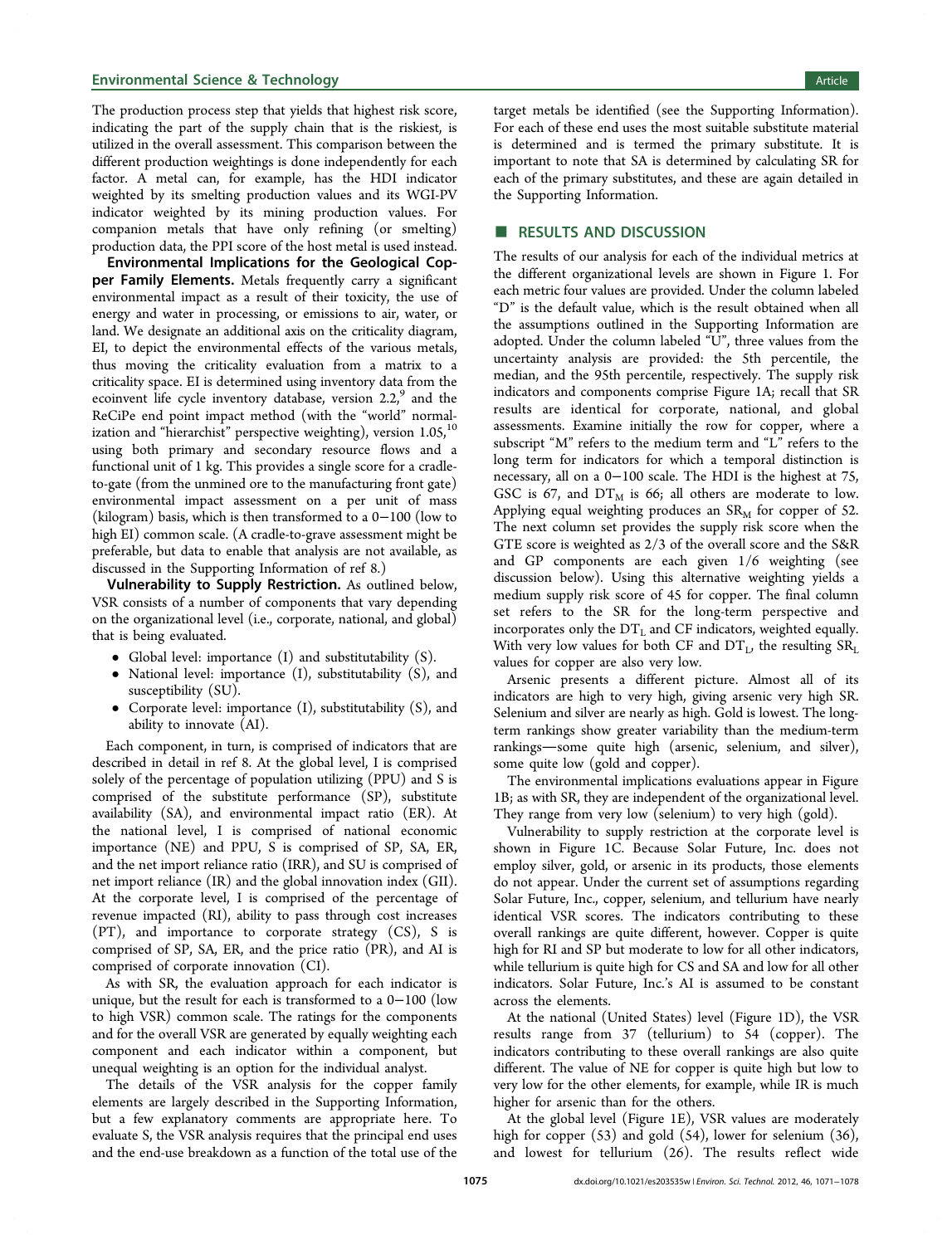#### **Environmental Science & Technology Article** Article 30 and 30 and 30 and 30 and 30 and 30 and 30 and 30 and 30 and 30 and 30 and 30 and 30 and 30 and 30 and 30 and 30 and 30 and 30 and 30 and 30 and 30 and 30 and 30 and 3

variability in the evaluations for the four indictors that comprise the global VSR evaluation.

Figure [1](#page-3-0) demonstrates an important aspect of criticality evaluation-that individual metrics can indicate a high level of criticality (as in the CF rating for Te) even as the overall component evaluation (as in the SR ratings for Te) is moderate. This circumstance emphasizes the importance of considering the full range of factors in assessing criticality rather than one or a small number of indicators.

The results of Figure [1](#page-3-0) are plotted in criticality space in Figure [2](#page-5-0). At the corporate level (Figure [2](#page-5-0)A), no significant separation occurs for the three elements. The Monte Carlo simulation-derived uncertainty cloud indicates a greater degree of uncertainty for VSR than for SR. Elemental distinctions are much greater at the national level (Figure [2](#page-5-0)B), with gold clearly in a different part of criticality space than arsenic or selenium. Here the arsenic uncertainty cloud is relatively symmetric, those for copper and gold showed greater uncertainty in EI, and tellurium and selenium continue their higher VSR uncertainty. On the global level (Figure [2C](#page-5-0)), distinctions are again clear, with selenium and tellurium positioned in close proximity due to similar scores for all three axes and gold and copper separated from the other elements due to their low supply risk. In most cases, the uncertainty clouds are larger than at corporate or national levels and show considerable diversity.

A measure of overall criticality, as described by Graedel et al.,<sup>[8](#page-7-0)</sup> may be derived by calculating the "criticality vector magnitude" ∥C∥ as follows:

$$
\|C\| = \frac{\sqrt{SR^2 + EI^2 + VSR^2}}{\sqrt{3}}
$$
 (1)

Unequal weighting of the criticality vector magnitude components, rather than of some of their aggregated metrics, is an option for individual users, but we regard doing so as excessively arbitrary and do not advocate it.

The results are given in Table [1.](#page-6-0) By this measure, on a global basis, the criticality of arsenic is highest, followed by gold and silver. Nationally, gold and arsenic are the highest and tellurium is the lowest. At the corporate level, the criticality of the three elements is fairly even, with selenium somewhat higher than tellurium and copper.

<span id="page-5-0"></span>To demonstrate the differences produced by alternative weighting, which users may choose to do, we have recalculated criticality for Solar Future, Inc. Because the metals on which Solar Future's products are based largely come from countries without significant political or social issues, the GTE component for SR was weighted at 2/3, and S&R and GP were weighted at 1/6 each. For VSR, Solar Future decided to include in its assessment only those metrics about which it was particularly concerned-the importance of specific metals to corporate strategy (CS) and the supply risk of possible substitutes (SA), so CS and SA were the only metrics considered and were weighted equally. No alternate weighting scheme was employed for EI. The result is that copper's SR decreases from 52 to 45 and its VSR decreases from 60 to 29. Selenium's SR increases from 69 to 80, but its VSR decreases from 62 to 43. Tellurium's SR remains about the same, decreasing slightly from 58 to 54, but its VSR increases from 61 to 84. These changes cause significant movement for these elements in criticality space, as shown in Figure [3.](#page-6-0) The uncertainty cloud differences are large and clearly visible. The effect of the alternative weighting on the criticality vector



Figure 2. Locations of the geological copper family of elements in criticality space: (a) corporate level, for Solar Future, Inc., a putative corporation whose principal products are CIGS and CdTe solar cells (2008 epoch), (b) national level, for the United States (2008 epoch), and (c) global level (2008 epoch). The highest level of criticality is at 100, 100, 100 (back right top).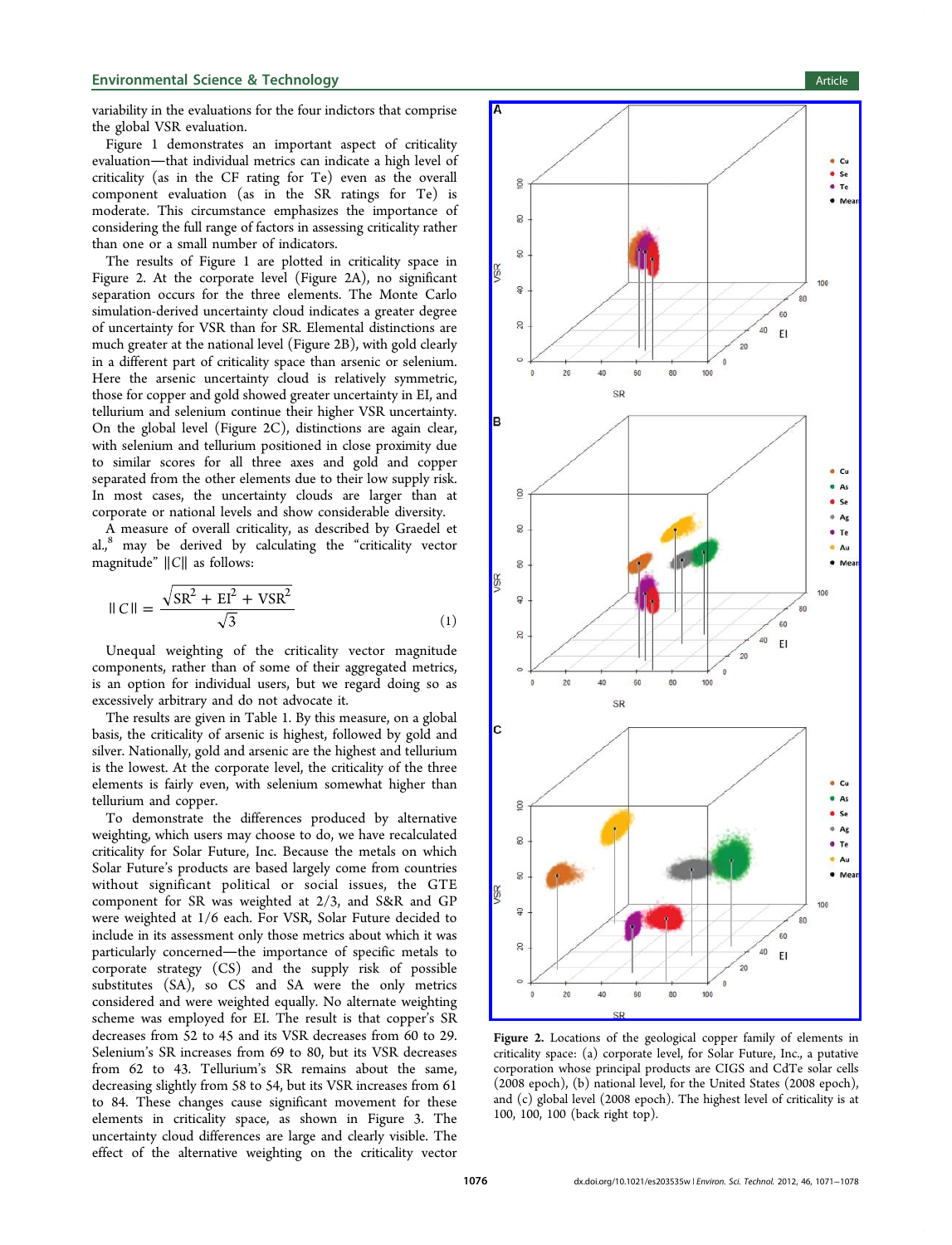Table 1. Criticality Vector Magnitudes for the Geological Copper Family

| Element |    | Global |    | <b>National</b><br>(United States) |                                                        | Corporate<br>(Solar Future, Inc.) | Corporate<br>(Solar Future, Inc.)<br>Alternative weighting |    |  |  |
|---------|----|--------|----|------------------------------------|--------------------------------------------------------|-----------------------------------|------------------------------------------------------------|----|--|--|
|         | D  | U      | D  | U                                  | D                                                      | U                                 | D                                                          | U  |  |  |
|         |    | 31     |    | 43                                 |                                                        | 45                                |                                                            | 30 |  |  |
| Cu      | 32 | 32     | 44 | 44                                 | 47                                                     | 47                                | 32                                                         | 32 |  |  |
|         |    | 34     |    | 45                                 |                                                        | 49                                |                                                            | 35 |  |  |
|         |    | 60     |    | 54                                 |                                                        |                                   |                                                            |    |  |  |
| As      | 65 | 64     | 57 | 56                                 |                                                        |                                   |                                                            |    |  |  |
|         |    | 67     |    | 59                                 |                                                        |                                   |                                                            |    |  |  |
| Se      |    | 45     |    | 44                                 |                                                        | 51                                | 52                                                         | 51 |  |  |
|         | 47 | 49     | 45 | 45                                 | 54                                                     | 53                                |                                                            | 52 |  |  |
|         |    | 51     |    | 47                                 |                                                        | 55                                |                                                            | 54 |  |  |
|         |    | 51     |    | 50                                 |                                                        |                                   |                                                            |    |  |  |
| Ag      | 53 | 54     | 51 | 51                                 |                                                        |                                   |                                                            |    |  |  |
|         |    | 58     |    | 53                                 |                                                        |                                   |                                                            |    |  |  |
|         |    | 32     |    | 39                                 |                                                        | 46                                |                                                            | 55 |  |  |
| Te      | 33 | 33     | 40 | 40                                 | 49                                                     | 48                                | 58                                                         | 58 |  |  |
|         |    | 35     |    | 42                                 |                                                        | 50                                |                                                            | 60 |  |  |
|         |    | 50     |    | 53                                 |                                                        |                                   |                                                            |    |  |  |
| Au      | 54 | 54     | 57 | 56                                 |                                                        |                                   |                                                            |    |  |  |
|         |    | 58     |    | 60                                 |                                                        |                                   |                                                            |    |  |  |
|         |    |        |    |                                    | <b>Score Scale</b><br>0 10 20 30 40 50 60 70 80 90 100 |                                   |                                                            |    |  |  |



Figure 3. Locations of the relevant geological copper family elements in criticality space for Solar Future, Inc. if the GTE component is weighted at 2/3 of the overall supply risk score, with the remaining components weighted at 1/6 each. For vulnerability to supply restriction, CS and SA indicators are the only indicators considered and are weighted equally. The environmental implications axis scores are unchanged.

T[a](#page-6-0)ble 2. Criticality Designations in Seven Selected Studies<sup>a</sup>

magnitudes (Table [1\)](#page-6-0), is modest with copper decreasing from 47 to 32, selenium decreasing slightly from 54 to 52, and tellurium increasing from 49 to 58.

In very recent years, a number of organizations have made determinations of the "criticality" of some members of the geological copper family. We summarize the results in Table [2;](#page-6-0) they reflect the assessment diversity noted in a recent review.<sup>[7](#page-7-0)</sup> The IW study<sup>[4](#page-7-0)</sup> singles out selenium as "high risk" and copper, silver, and gold as "medium risk". The Oakdene Hollins study<sup>[6](#page-7-0)</sup> identifies gold and silver as among the seven elements designated as "insecure". Our evaluation distinguishes criticality at different organizational levels. We regard tellurium as having among the lowest criticality at the global level, and for the specific corporation we have addressed with alternative weighting, tellurium is the highest of the three elements the corporation uses. At the global level, arsenic is surely of more concern than silver or gold, by our methodology, while copper and tellurium appear to be of less concern. Given the expected continued decline of arsenic use, however, we expect a similar decline in its criticality.

A particular feature of these results is the calculation and display of Monte Carlo simulation-derived uncertainty clouds for the three-dimensional aggregate evaluations. The relative magnitudes and shapes of the clouds add considerable

| element | $EC$ study <sup>2</sup> | IDA study <sup>3</sup>                                                                     | IW study <sup>4</sup> | NEDO study <sup>5</sup> | NRC study <sup>1</sup> | Oakdene Hollins study <sup>6</sup> | South Korea approach <sup>11</sup> |
|---------|-------------------------|--------------------------------------------------------------------------------------------|-----------------------|-------------------------|------------------------|------------------------------------|------------------------------------|
| Cu      | not critical            | no shortfalls                                                                              | medium risk           |                         | not critical           | not insecure                       |                                    |
| As      |                         |                                                                                            |                       |                         |                        | not insecure                       |                                    |
| Se      |                         |                                                                                            | high risk             | not critical            |                        | not insecure                       | not critical                       |
| Ag      | not critical            | no shortfalls                                                                              | medium risk           |                         |                        | insecure                           |                                    |
| Te      | not critical            | no shortfalls                                                                              |                       | not critical            |                        |                                    | not critical                       |
| Au      |                         |                                                                                            | medium risk           |                         |                        | insecure                           |                                    |
|         |                         | $a_{\Lambda}$ just $1$ from $f \in \mathcal{F}$ Committee 2011. According Channiel Control |                       |                         |                        |                                    |                                    |

<span id="page-6-0"></span>a Adapted from ref [7.](#page-7-0) Copyright 2011 American Chemical Society.